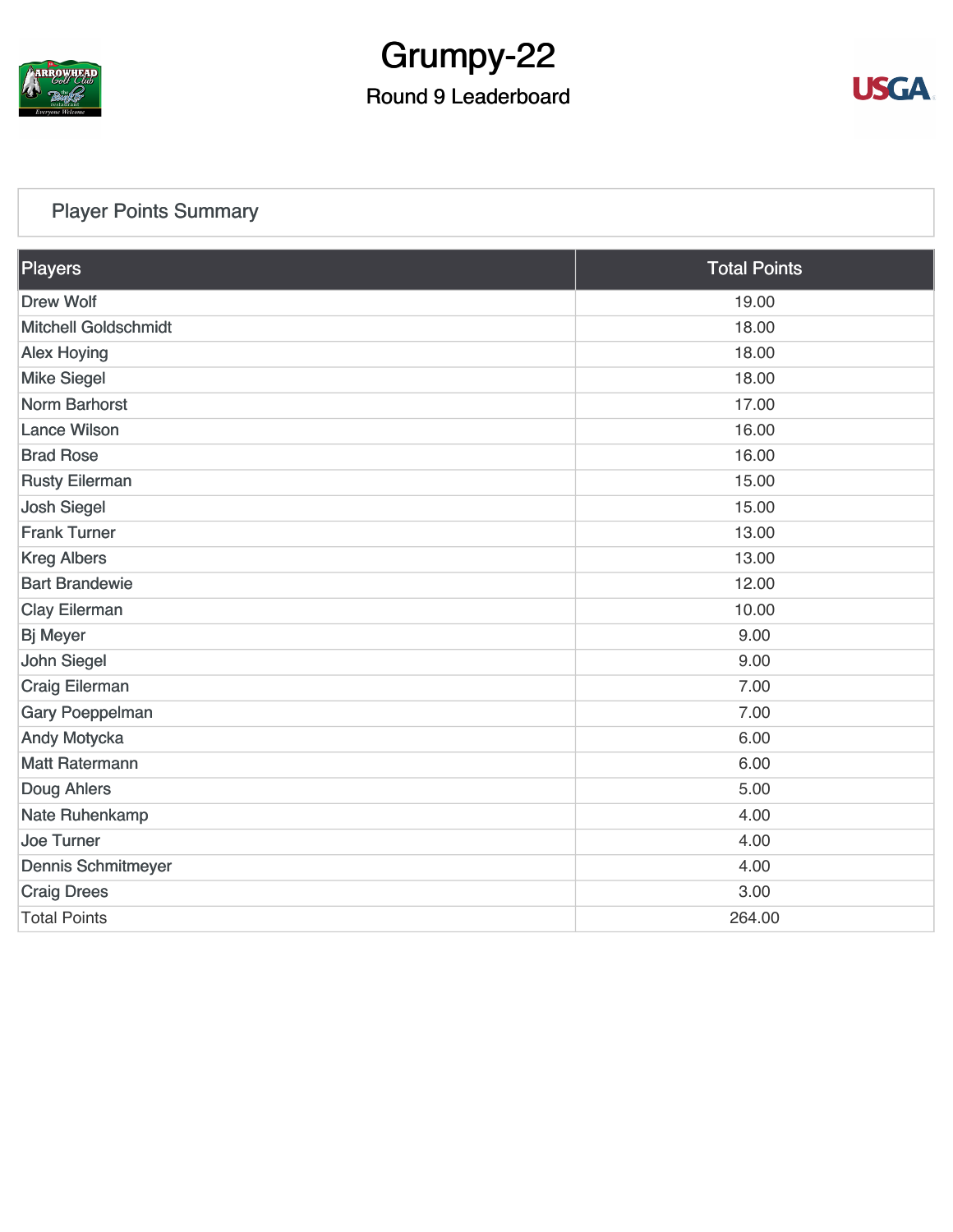

## Grumpy-22

## Round 9 Leaderboard



## [Team Points Summary](https://static.golfgenius.com/v2tournaments/team_points?league_id=8123139340541895924&round_id=8123140183664108920)

| <b>Teams</b>              | <b>Total Points</b> |  |
|---------------------------|---------------------|--|
| Wabash                    | 35.00               |  |
| <b>Retired Transplant</b> | 34.00               |  |
| No Bush                   | 28.00               |  |
| Roomies                   | 25.00               |  |
| Senior & Freshman         | 23.00               |  |
| <b>Treble Hook</b>        | 23.00               |  |
| Pig Insurance             | 21.00               |  |
| <b>Who Dey</b>            | 21.00               |  |
| <b>Got Nothin</b>         | 19.00               |  |
| <b>Stones Throw</b>       | 16.00               |  |
| <b>Smith &amp; Jones</b>  | 10.00               |  |
| Still No Red              | 9.00                |  |
| <b>Total Points</b>       | 264.00              |  |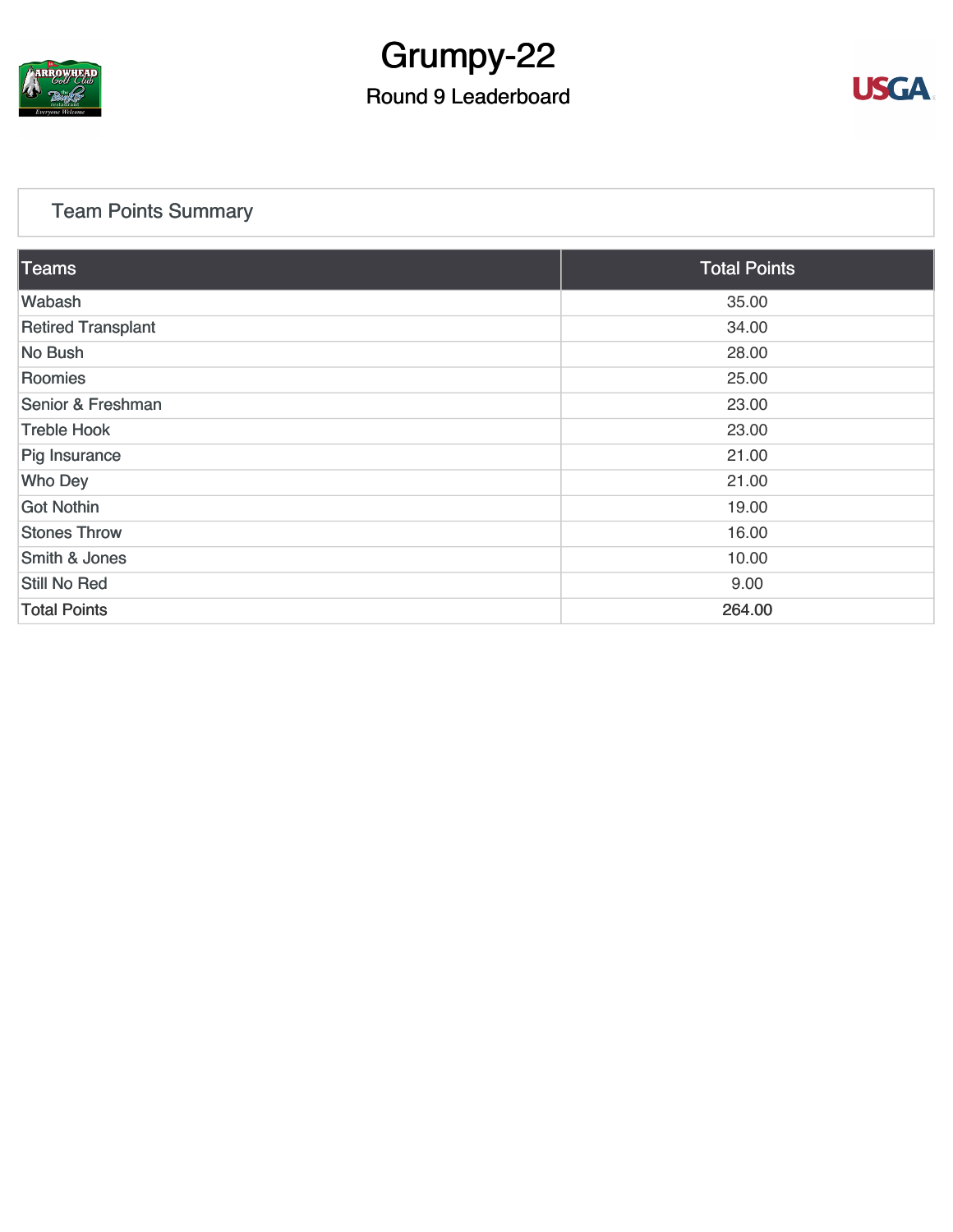

## Grumpy-22 Round 9 Leaderboard



## [League Play](https://static.golfgenius.com/v2tournaments/8123149445761082537?called_from=&round_index=9)

| <b>Points</b>                         | Player                                | Player<br>Match |                                          | <b>Points</b> |  |
|---------------------------------------|---------------------------------------|-----------------|------------------------------------------|---------------|--|
| 6.00                                  | Smith & Jones (Andy Motycka)          | 4 & 2           | <b>Retired Transplant (Lance Wilson)</b> | 16.00         |  |
| 4.00                                  | Smith & Jones (Dennis Schmitmeyer)    | 4 & 3           | <b>Retired Transplant (Mike Siegel)</b>  |               |  |
| 4.00                                  | Senior & Freshman (Nate Ruhenkamp)    | 5 & 3           | <b>Who Dey (Mitchell Goldschmidt)</b>    | 18.00         |  |
| 19.00                                 | Senior & Freshman (Drew Wolf)         | 5 & 3           | Who Dey (Craig Drees)                    | 3.00          |  |
| 7.00                                  | <b>Stones Throw (Gary Poeppelman)</b> | 4 & 2           | No Bush (Rusty Eilerman)                 | 15.00         |  |
| 9.00                                  | <b>Stones Throw (John Siegel)</b>     | <b>Tied</b>     | No Bush (Kreg Albers)                    |               |  |
| 7.00                                  | Treble Hook (Craig Eilerman)          | 2 & 1           | Pig Insurance (Josh Siegel)              | 15.00         |  |
| 16.00                                 | <b>Treble Hook (Brad Rose)</b>        | 3 & 1           | Pig Insurance (Matt Ratermann)           | 6.00          |  |
| 18.00                                 | <b>Wabash (Alex Hoying)</b>           | 3 & 2           | Still No Red (Joe Turner)                | 4.00          |  |
| 17.00                                 | <b>Wabash (Norm Barhorst)</b>         | 4 & 3           | Still No Red (Doug Ahlers)               | 5.00          |  |
| 9.00                                  | Got Nothin (Bj Meyer)                 | <b>Tied</b>     | Roomies (Frank Turner)                   | 13.00         |  |
| 10.00                                 | <b>Got Nothin (Clay Eilerman)</b>     | 2 & 1           | Roomies (Bart Brandewie)                 | 12.00         |  |
| <b>Total Points Allocated: 264.00</b> |                                       |                 |                                          |               |  |